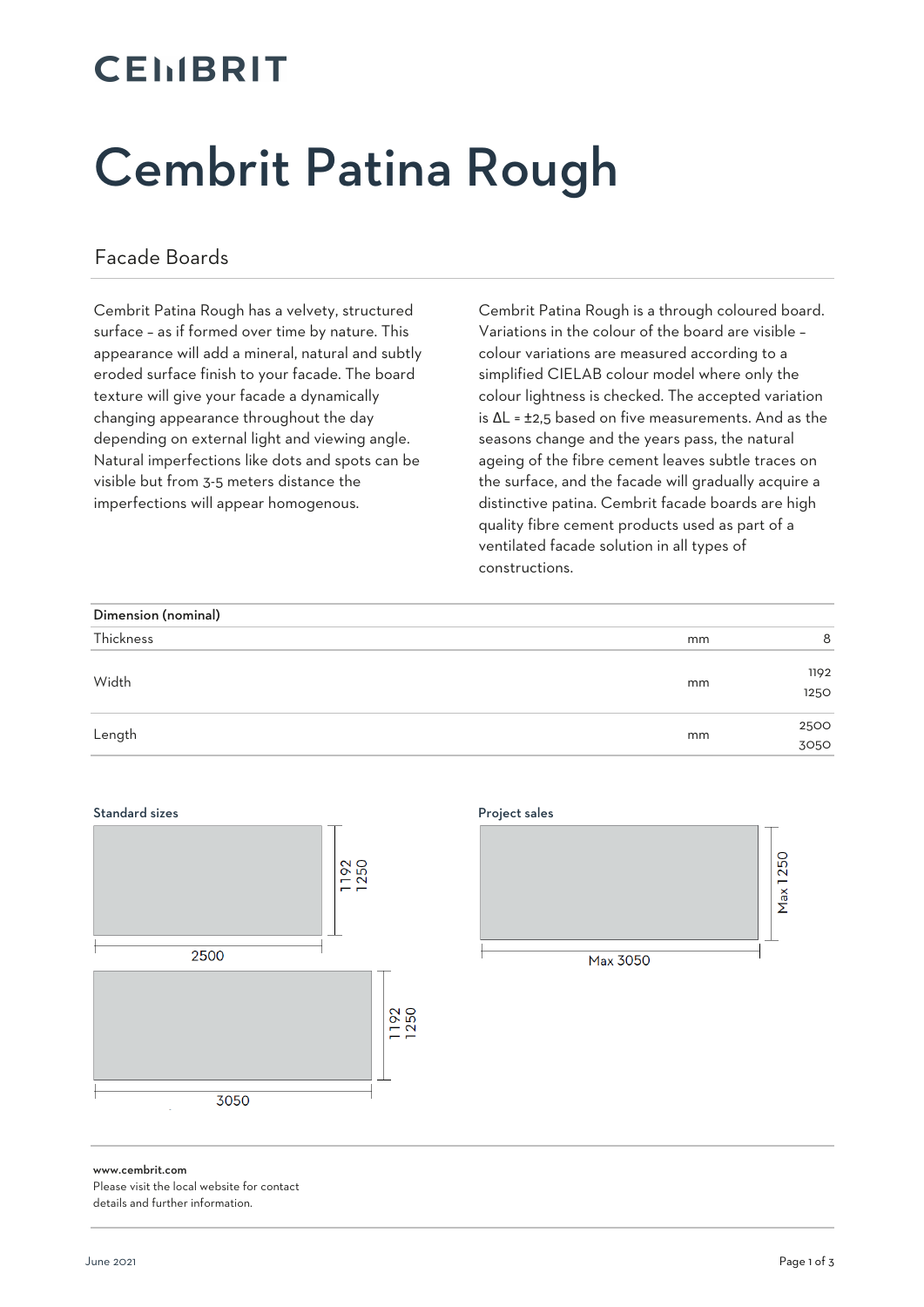## Cembrit Patina Rough

| Dimension tolerance (EN 12467, Level 1)                   |                   |             |
|-----------------------------------------------------------|-------------------|-------------|
| Thickness (up to 20 mm)                                   | mm                | ±0.8        |
| Width ( $a \leq 1000$ mm)                                 | mm                | ± 3.0       |
| Width/Length (1000 mm < a < 1600 mm)                      | mm                | $±$ O,3% a  |
| Length (1600 mm < Length)                                 | mm                | ± 5.0       |
| * a is the nominal width or length                        |                   |             |
| Physical properties                                       |                   |             |
| Density, dry minimum (EN12467)                            | Kg/m <sup>3</sup> | $\geq$ 1300 |
| Density, dry avarage (EN12467)                            | Kg/m <sup>3</sup> | 1460        |
| Weight (incl. 10% moisture)*                              | Kg/m <sup>2</sup> | 12.4        |
| Moisture content (on dispatch ex works)                   | %                 | $5-10$      |
| * Nominal value may vary depending on the conditions      |                   |             |
| Mechnical properties (EN 12467)                           |                   |             |
| Flexural modulus                                          |                   |             |
| E-module along grain, ambient                             | GPa               | 13          |
| E-module across grain, ambient                            | GPa               | 15          |
| E-module along grain, wet                                 | GPa               | 11          |
| E-module across grain, wet                                | GPa               | 13          |
| Bending strength (EN 12467)                               |                   |             |
| Along grain, ambient                                      | MPa               | 25          |
| Across grain, ambient                                     | MPa               | 36          |
| Along grain, wet                                          | MPa               | 17          |
| Across grain, wet                                         | MPa               | 26          |
| Impact strength - Pendulum test                           |                   |             |
| Along grain, dry                                          | kJ/m <sup>2</sup> | 2.8         |
| Across grain, dry                                         | kJ/m <sup>2</sup> | 2.3         |
|                                                           |                   |             |
| Thermal properties                                        |                   |             |
| Thermal conductivity (ISO 8301, EN 12667), $\lambda_{10}$ | W/mK              | O.4         |
| Coefficient of thermal expansion                          | mm/m °C           | 0.01        |
| Frost resistance (average along/across)                   | RL                | $\geq$ 0.75 |
| Hygrothermal properties                                   |                   |             |
| Water absorption (24 hrs 105°C, 24 hrs in water)          | %                 | 25          |
| Moistore movement (30/90 % RH, EN 12467)                  | $\%$              | 0.07        |
|                                                           |                   |             |

www.cembrit.com

Please visit the local website for contact details and further information.